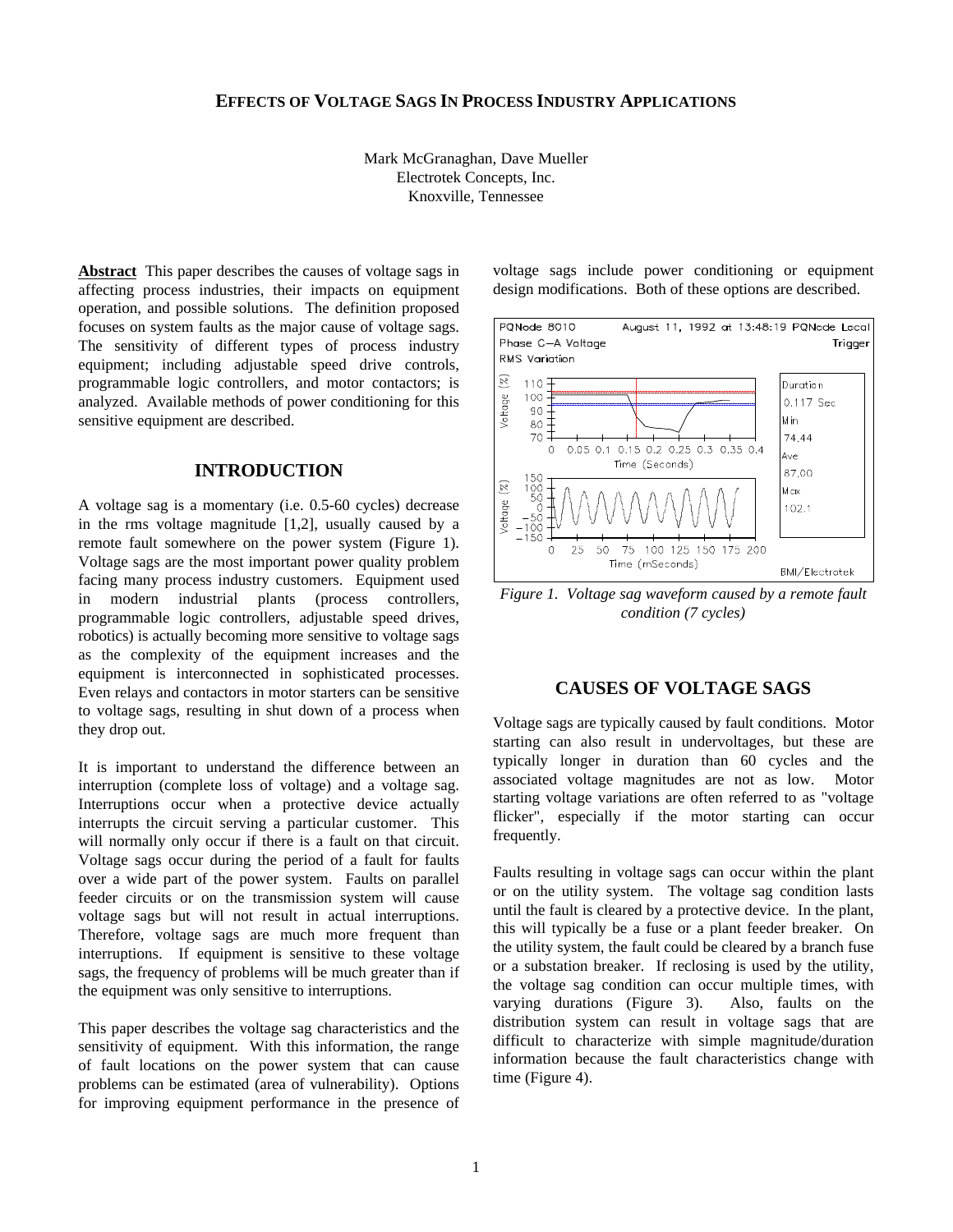

*Figure 2. Typical distribution system one line diagram illustrating types of protection devices.*



*Figure 3. Typical recloser operating sequence.*



*Figure 4. Example of voltage sag caused by a distribution system fault.*

Faults on the transmission system can affect even more customers. Customers hundreds of miles from the fault location can still experience a voltage sag resulting in equipment misoperation when the fault is on the transmission system.

The large majority of faults on a utility system are single line-to-ground faults (SLGF). Three phase faults are more severe, but much less common. SLGFs often result from weather conditions such as lightning, wind, and ice. Contamination of insulators, animal contact, and accidents involving construction or transportation activities also cause faults. Although utilities go to great lengths to prevent faults on the system, they cannot be eliminated completely. Usually, these faults are temporary, which means that they will not reinitiate after they have been cleared and the line is reclosed. Since faults (and, therefore, voltage sags) are inevitable, it is important for customers to make sure that critical equipment sensitive to voltage sags is adequately protected.

# **PLANT VOLTAGE DURING SINGLE LINE-TO-GROUND FAULTS ON THE UTILITY SYSTEM**

Single line-to-ground faults (SLGFs) on the utility system are the most common cause of voltage sags in an industrial plant. The voltage on the faulted phase goes to zero at the fault location. The voltage at the substation and on parallel feeders will depend on the distance of the fault from the substation. On transmission systems, the faulted phase voltage at a remote location depends on the overall network impedances.

The important quantities for equipment sensitivity are the voltages at the customer bus. These voltages will depend on the transformer connections between the faulted system and the customer bus. For a distribution system fault, the worst case occurs when the fault is close to the substation bus. Effectively, this is the same as a fault near the customer transformer primary. The voltages on the customer bus will then be a function of the customer transformer connections, as indicated in Table 1.

| Table 1. Transformer secondary voltages with |
|----------------------------------------------|
| a SLGF on the primary.                       |

| Transformer                                                               | Phase to Phase |          |                            | Phase to Neutral         |                   |                      | Phasor               |
|---------------------------------------------------------------------------|----------------|----------|----------------------------|--------------------------|-------------------|----------------------|----------------------|
| Connection                                                                | $V_{ab}$       | $V_{bc}$ | $\rm V_{_{c\bar{a}}}$      | $\rm V_{\underline{an}}$ | $\rm V_{bn}$      | $V_{\underline{cn}}$ | Diagram              |
| $\sum_{i=1}^{n}$<br>-a<br>$\frac{4}{x}$<br>$-a$                           |                |          | $0.58$ 1.00 0.58           |                          | $0.00 \quad 1.00$ | 1.00                 | c<br>0<br>120<br>· a |
| $\downarrow$<br>$\mathbf{a}$<br>$\overline{\mathbb{L}}^{\mathsf{a}}$<br>a |                |          | $0.58$ 1.00 0.58 0.33 0.88 |                          |                   | 0.88                 | $158^{\circ}$<br>٠a  |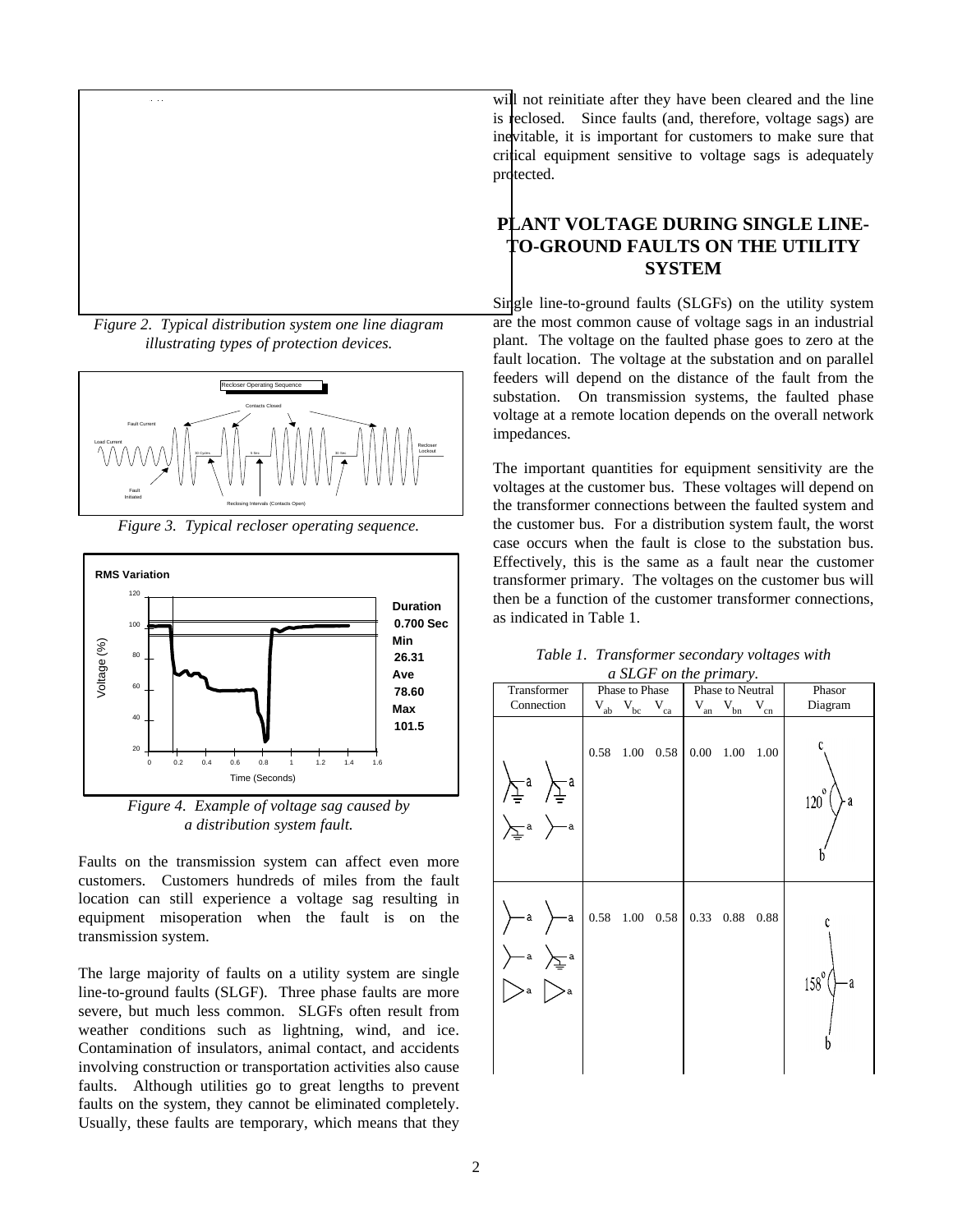

The relationships in Table 1 are very important. One might think that a SLGF on the primary of a wye grounded/delta transformer could result in zero voltage across one of the secondary windings. Instead, circulating fault current in the delta secondary windings results in a voltage on each winding. The magnitude of the lowest secondary voltage depends upon the relationship:

$$
\begin{aligned} \alpha &= \frac{X_{T}}{X_{T}+X_{S}} \\ 0 &< \alpha < 1 \end{aligned}
$$

where:  $X_T$  - Transformer short circuit reactance  $X<sub>S</sub>$  - Source equivalent reactance

For industrial power distribution, the ratio  $\alpha$  will usually be very close to unity and the relationships in Table 1 are for this case.

Even with a SLGF on the primary of the transformer, the voltage sag at the customer bus will be no lower than  $33\%$ normal value. These faults account for the great majority of faults on the power system.

# **SENSITIVITY OF EQUIPMENT TO VOLTAGE SAGS**

Process industry equipment can be particularly susceptible to problems with voltage sags because the equipment is interconnected and a trip of any component in the process can cause the whole plant to shut down. Examples of these industries include plastics, petrochemicals, textiles, paper, semiconductor, and rubber). Important loads that can be impacted include the following:

• Motors, heating elements, and other 3-phase loads can be connected directly to the LV bus.

- Adjustable speed drive and other power electronic devices that use 3-phase power will be connected directly to the LV bus, or through an isolation transformer.
- Lighting often utilizes single-phase connections from phase-to-neutral.
- Control devices such as computers, contactors, and programmable logic controllers are often supplied through a single phase control transformer.

The voltages experienced during a voltage sag condition will depend on the equipment connection. Table 1 showed that the individual phase voltages and phase-to-phase voltages are quite different during a SLGF condition on the transformer primary. Some single phase loads will be unaffected and other single phase loads may drop out, even though their sensitivities to voltage sags may be identical

Voltage unbalance is also a concern for motor heating. However, the durations of the unbalanced voltages during fault conditions are so short that motor heating is not a significant concern. Adjustable speed drives, however, may have controls that trip very quickly during unbalanced conditions.

Different categories of equipment and even different brands of equipment within a category (e.g. two different models of adjustable speed drives) have significantly different sensitivities to voltage sags. This makes it difficult to develop a single standard that defines the sensitivity of industrial process equipment.

The closest document to a standard is the CBEMA curve given in Figure 5, which was developed by the Computer Business Manufacturers Association [3]. This applies primarily to data processing equipment. The curve shows that the load sensitivity is very dependent on the duration of the sag. Allowable sags range from 0% voltage for 1/2 cycle to only 87% voltage for 30 cycles.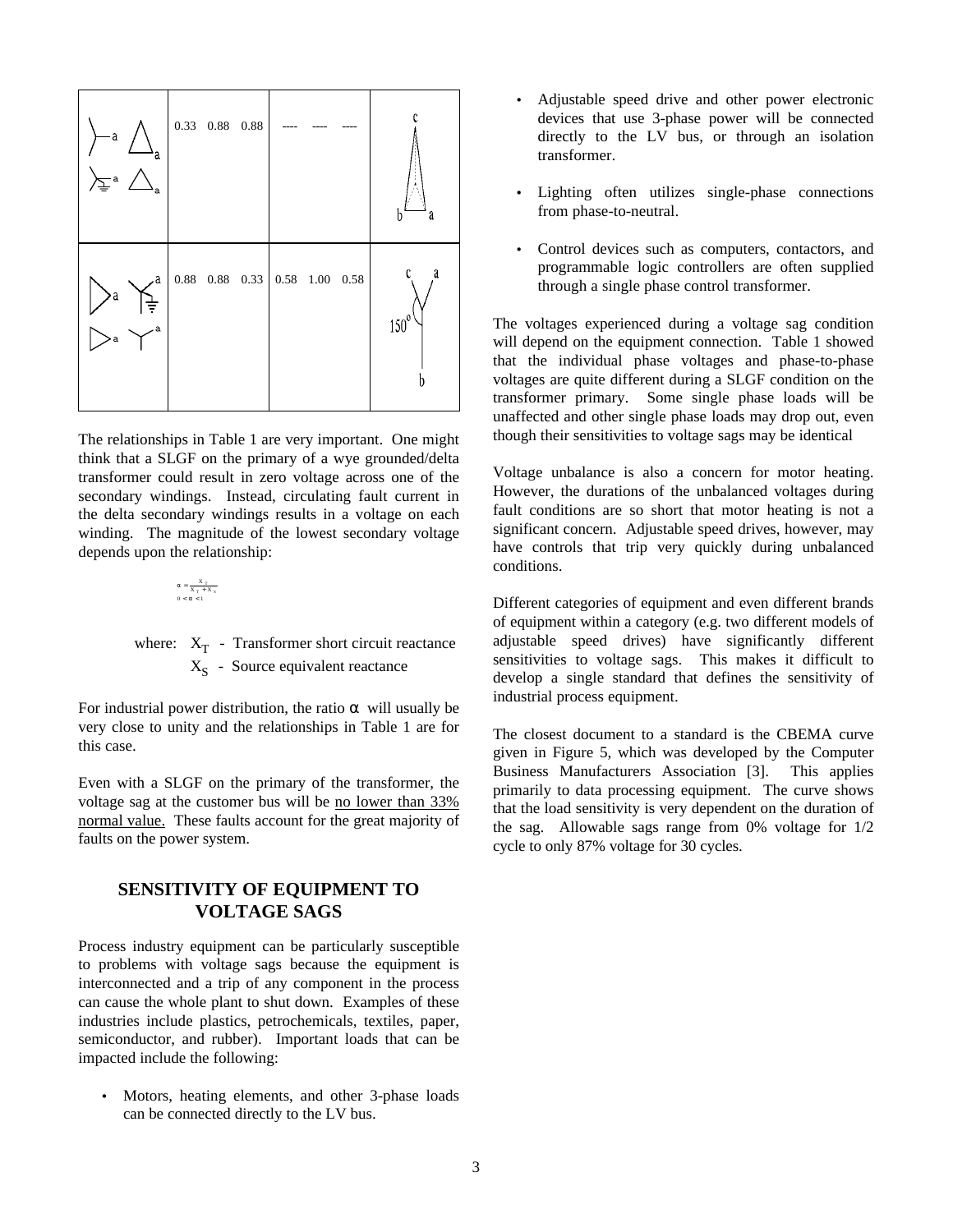

*Figure 5. CBEMA operating voltage envelope.*

While the CBEMA limits suggest a "standard" sensitivity to voltage sags, actual plant equipment has a variety of operational characteristics during voltage sags. A few examples are listed here.

#### Motor Contactors and Electromechanical Relays

One manufacturer has provided data that indicates their line of motor contactors will drop out at 50% voltage if the condition lasts for longer than one cycle. This data should be expected to vary among manufacturers, and some contactors can drop out at 70% normal voltage or even higher.<sup>[4]</sup>

#### High-Intensity Discharge (HID) Lamps

Mercury lamps are extinguished at around 80% normal voltage and require time to restrike [5]. A voltage sag that extinguishes HID lighting is often mistaken as a longer outage by plant personnel.

#### Adjustable Speed Motor Drives (ASDs)

Some drives are designed to ride through voltage sags. The ride through time can be anywhere from 0.05 sec to 0.5 sec, obviously depending on the manufacturer and model. Some models of one manufacturer monitor the ac line and trip after a voltage sag to 90% of normal voltage is detected for 50 ms.

#### Programmable Logic Controllers (PLC's)

This is an important category of equipment for industrial processes because the entire process is often under the control of these devices. The sensitivity to voltage sags varies greatly but portions of an overall PLC system have been found to be very sensitive. The remote I/O units, for instance, have been found to trip for voltages as high as 90% for a few cycles [8].

The sensitivity range for these types of equipment is shown in Figure 6 with the durations of fault induced voltage sags also indicated. The wide range of sensitivities underlines the importance of working with the manufacturer to make sure the equipment can work in the environment where it will be used and to develop specifications based on realistic power system conditions.

It is important to recognize that the entire process in an industrial plant can depend on the sensitivity of a single piece of equipment. The overall process involves controls, drives, motor contactors, robotics, etc. that are all integral to the plant operation. This can also make it difficult to identify the sensitive piece of equipment after the entire process shuts down.



*Figure 6. Range of equipment sensitivity to voltage sags.*

## **ESTIMATING THE PROBABILITY OF A VOLTAGE SAG PROBLEM**

Voltage sags and momentary interruptions are caused by faults on the power system. Therefore, determining voltage sag performance characteristics involves calculation of fault performance characteristics for the power system supplying a particular customer of interest. Faults over a wide area of the power system can affect the operation of a facility that has sensitive equipment. Faults can occur on the transmission system or on the distribution system. For most facilities, both cases need to be evaluated to estimate the overall performance expected. Figure 7 illustrates the breakdown of events that caused equipment disruption for one process industry customer.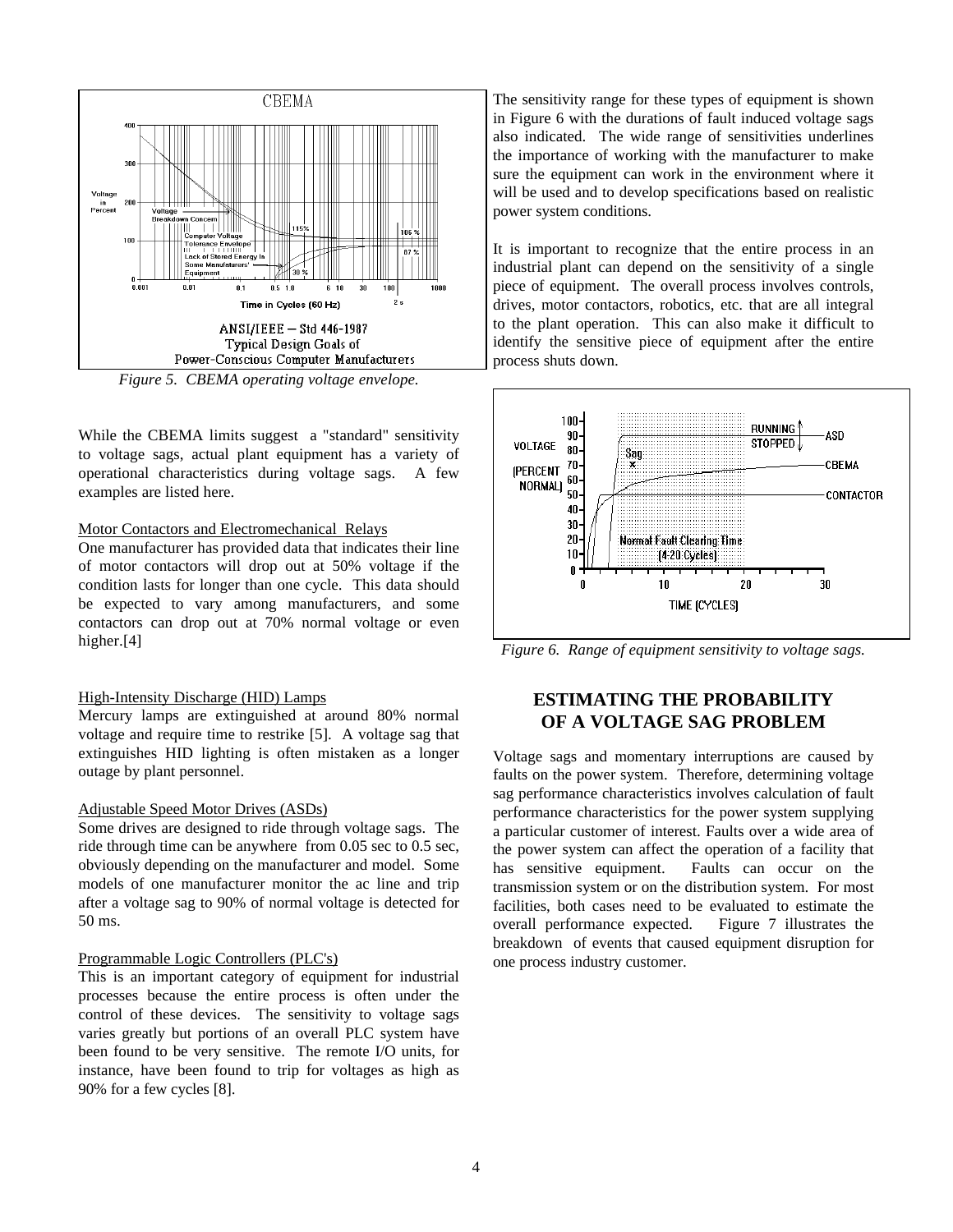

*Figure 7. Breakdown of utility fault events that caused equipment disruption at a MV customer.*

For facilities that are supplied directly from the transmission level, only transmission faults usually need to be considered.

The first task is estimating the expected voltage sag and momentary interruption performance. This analysis will result in information that describes the expected number of voltage sags per month where the voltage goes below a specified threshold. Then this performance is compared to equipment to determine the expected performance of the process or the overall facility. Finally, methods for improving the performance can be evaluated at the different levels of the system. The overall flow chart for the evaluation is given in Figure 8.

### Transmission System Performance Evaluation

This evaluation must be performed, regardless of the end user facility location. For facilities supplied from MV systems, the performance of the transmission system determines the expected number of voltage sags and interruptions due to transmission faults. This is measured as the voltage at the supplying substation.



*Figure 8. Voltage sag evaluation procedure.*

A standardized procedure can be used to calculate expected performance. The result of the calculation is the expected voltage sag performance at a selected bus on the system.

- 1. Build and maintain a transmission line data table for reference. This table will include the historical performance information and expected performance for each line section in terms of number of faults expected per year for at least single line-to-ground and three phase faults.
- 2. Perform short circuit analyses to determine the **Area of Vulnerability** for different voltage sag severities. This gives the total circuit miles where a fault will result in a voltage sag below a specified threshold. This analysis must be performed for at least single line-to-ground and three phase fault conditions.
- 3. Convert the area of vulnerability data to actual expected events per month at the specified location. This is done using the area of exposure and the expected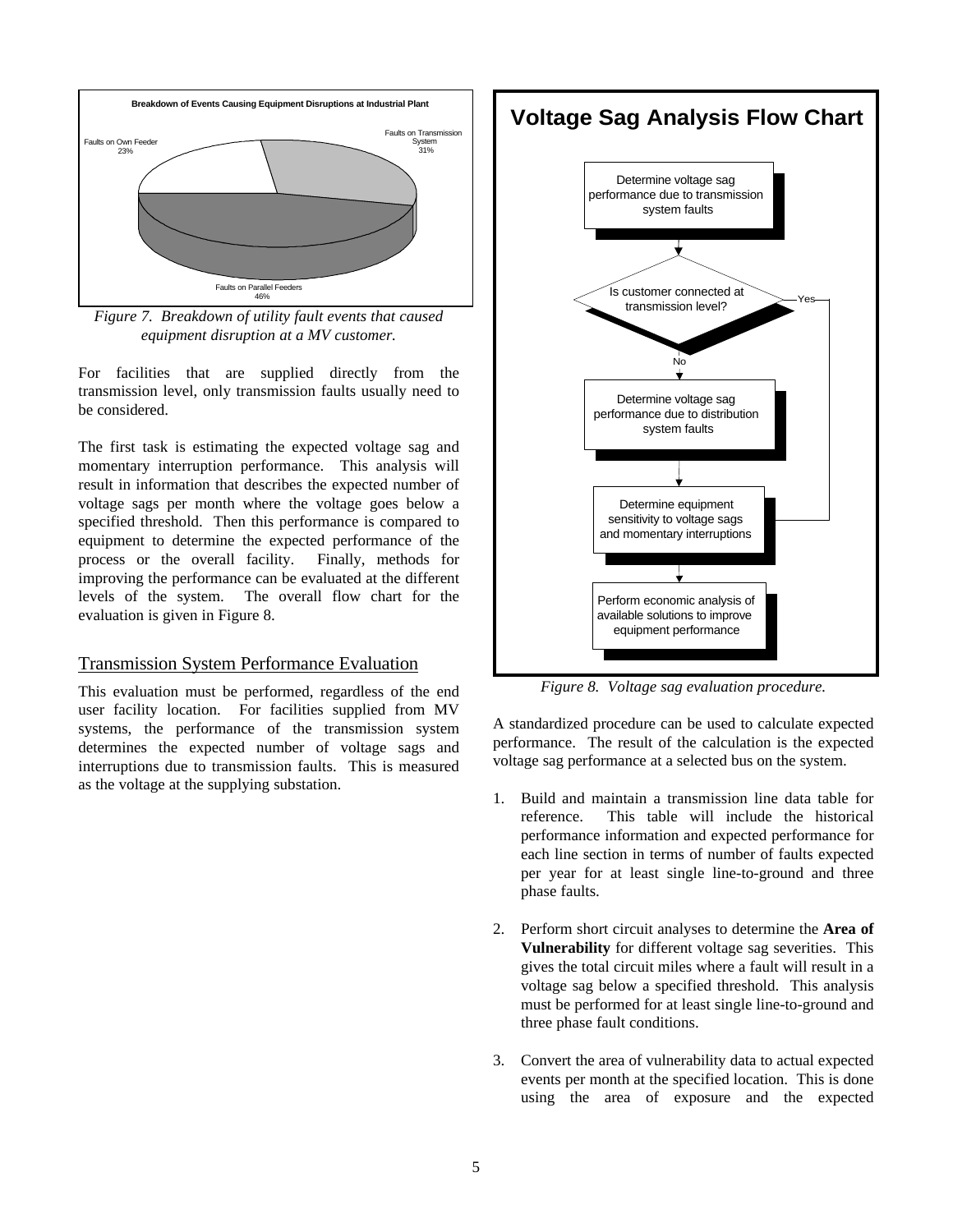performance for three phase and single line-to-ground faults over that area.

The *momentary interruption performance* for an end user due to transmission system faults should be calculated if the customer is supplied as a tap from a switched transmission line. In this case, the expected number of momentary interruptions per year due to transmission events is the expected number of faults on that line. This should be calculated separately from the voltage sag performance.

4. Perform the above calculations for different voltage sag severities and for momentary interruptions. The results can be presented as a histogram for use by the end use facility (Figure 9).



*Figure 9. Example of expected voltage sag performance at a customer site due to transmission system faults.*

### Distribution System Performance Evaluation

For end users that are supplied from the distribution system, the voltage sag and momentary interruption performance due to distribution system events must be calculated in a similar manner. Faults on parallel feeders and fused branches will result in voltage sags while faults on the same part of the feeder as the end user will result in at least momentary interruptions. The total performance at the customer is a combination of the performance due to transmission events and the performance due to distribution events.

# **EVALUATING SOLUTIONS FOR VOLTAGE SAG PROBLEMS**

The interruption of an industrial process due to a voltage sag can result in very substantial costs to the operation. These costs include lost productivity, labor costs for cleanup and restart, damaged product, reduced product quality, delays in delivery, and reduced customer satisfaction.

Proper evaluation of alternatives to improve plant equipment and the power distribution network requires a cost vs. benefit comparison. For example, once the costs of retrofitting sensitive process equipment with some method of improving voltage sag ride through are determined, the benefits of recovering lost production, material, product quality, and customer responsiveness must be determined. Experience by the industrial plant will provide data on production losses for a given occurrence following a voltage sag. There may even be a record of the number of disruptions due to voltage sags in the past calendar months or years. If the necessary data exists, the cost of implementing a solution can be evaluated against the expected cash flow of recovered production losses.

Solutions can be implemented at different levels of the system for an end user that has equipment or a process that is sensitive to voltage sags and momentary interruptions. For instance, the individual sensitive equipment can be protected with power conditioning with ride through support, a whole portion of the facility could be protected, or measures could be implemented on the utility system to improve performance. The individual solutions must be identified and a system perspective used to evaluate the economics. The most economic alternative usually involves protection closest to the sensitive equipment or within the design of the equipment itself (Figure 10).



*Figure 10. Economics of voltage sag ride through support at different levels of the system.*

In the long run, the best solution to voltage sag problems will be to purchase equipment that has the necessary ride through capability. As manufacturers become increasingly aware of the need for this capability, it will become more and more standard in industrial process equipment. Even now, manufacturers offer new models or simple modifications that permit extended ride through capability.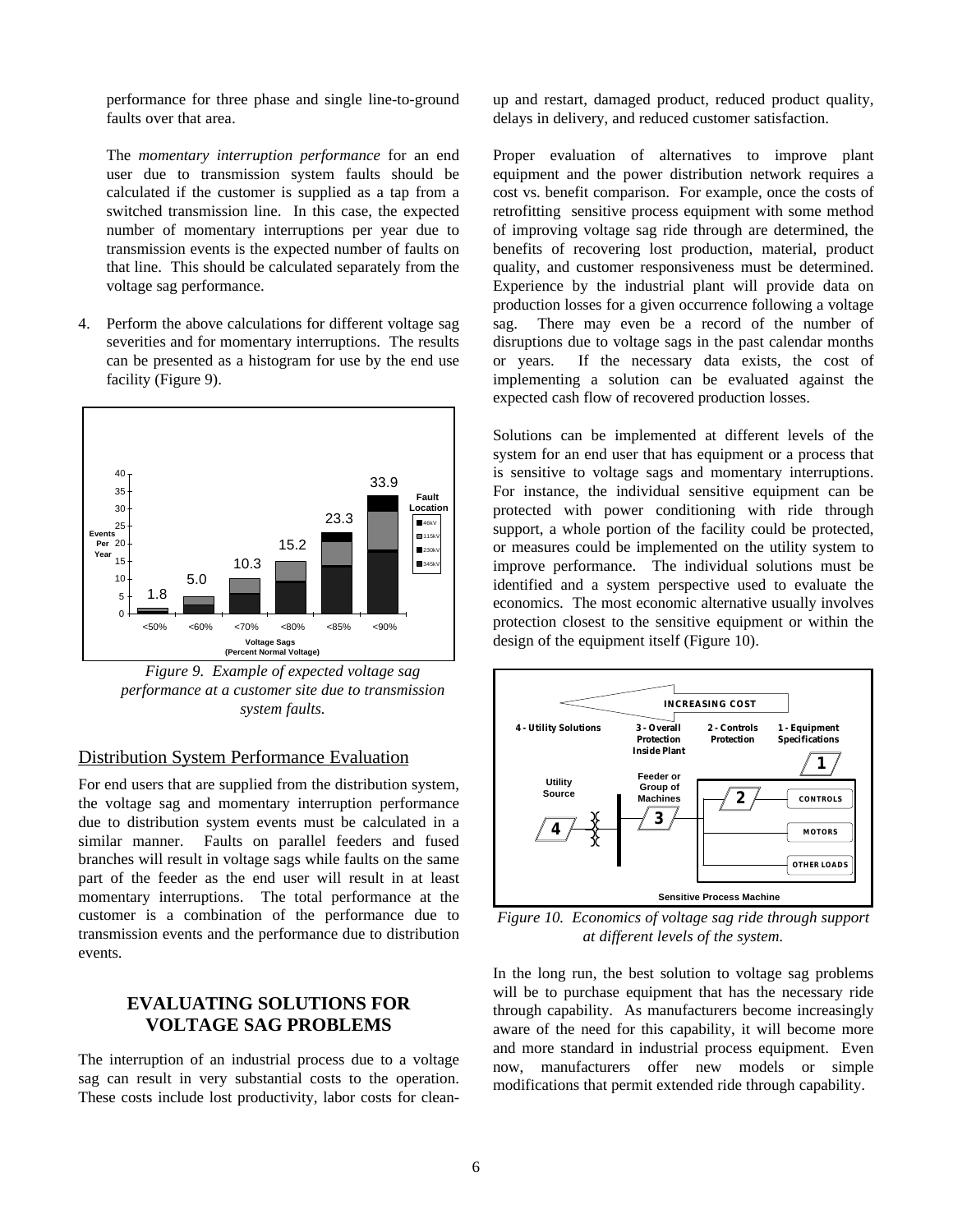Until equipment can handle voltage sags directly, it will often be necessary to apply power conditioning equipment for particular sensitive loads. Most voltage sag conditions can be handled by ferroresonant, or constant voltage, transformers (CVTs). CVTs are especially attractive for loads with relatively low power requirements and loads which are constant. Variable loads are more of a problem for CVTs because of the tuned circuit on the output.

These power conditioners work similar to a transformer being excited high on its saturation curve, so that the output voltage is not significantly affected by input voltage variations. The actual design and construction is more complicated. A typical ferroresonant circuit is shown in Figure 11.



*Figure 11. Typical circuit for a ferroresonant transformer.*

Ferroresonant transformers output over 90% normal voltage as long as the input voltage is above a minimum value, at which the output collapses to zero voltage. Voltage support during voltage sags can be very good if the CVT is oversized for the load. Figure 12 illustrates the sensitivity of a chiller control with and without an oversized CVT for protection. With ride through down to almost 30% of normal voltage, the chiller should never trip due to remote single line-to-ground faults on the power system.



*Figure 11. Voltage sag ride through for a process controller with and without a CVT.*

CVTs will handle the majority of voltage sag conditions. If voltage sags which are too severe for CVTs or if the loads are too large for protection with CVTs, some type of energy storage technology will have to be used for ride through support. Protection for extremely critical loads, such as life safety systems and critical data processing equipment, should include UPS systems or the equivalent for complete backup capability. New energy storage technologies that can provide short duration backup for large portions of a facility are now becoming available. These include superconducting magnetic energy storage [10], flywheels, and advanced battery systems.

## **CONCLUSIONS**

- 1. Voltage sags are becoming an increasing concern for process industries due to increasing automation. Automated facilities are more difficult to restart, and the electronic controllers used are sometimes more sensitive to voltage sags than other loads.
- 2. Single-line-to-ground faults on the utility distribution or transmission system are often the cause of voltage sags. Lightning is a frequent cause. Evaluation of the fault performance of transmission and distribution lines can be used to predict the voltage sag performance at a customer facility.
- 3. A single-line-to-ground fault on the primary side of a distribution transformer will result in a voltage sag to no lower than 33% of normal voltage on any phase-tophase connection.
- 4. The sensitivity of industrial equipment to voltage sags varies greatly. The more sensitive equipment widens a plant's area of vulnerability to disruptive voltage sags.
- 5. Constant Voltage Transformers can be applied economically at constant loads to handle the great majority of voltage sag conditions. If needed, increased protection for voltage sags or actual interruptions can be provided in the form of UPS systems or other energy storage technologies.

## **REFERENCES**

- [1] IEEE P1159, Draft 6, *Recommended Practice on Monitoring Electric Power Quality,* IEEE, December, 1994.
- [2] IEC Standard 1000-2-2, "Compatibility Levels for Low Frequency Conducted Disturbances and Signalling in Public Low Voltage Power Supply Systems."